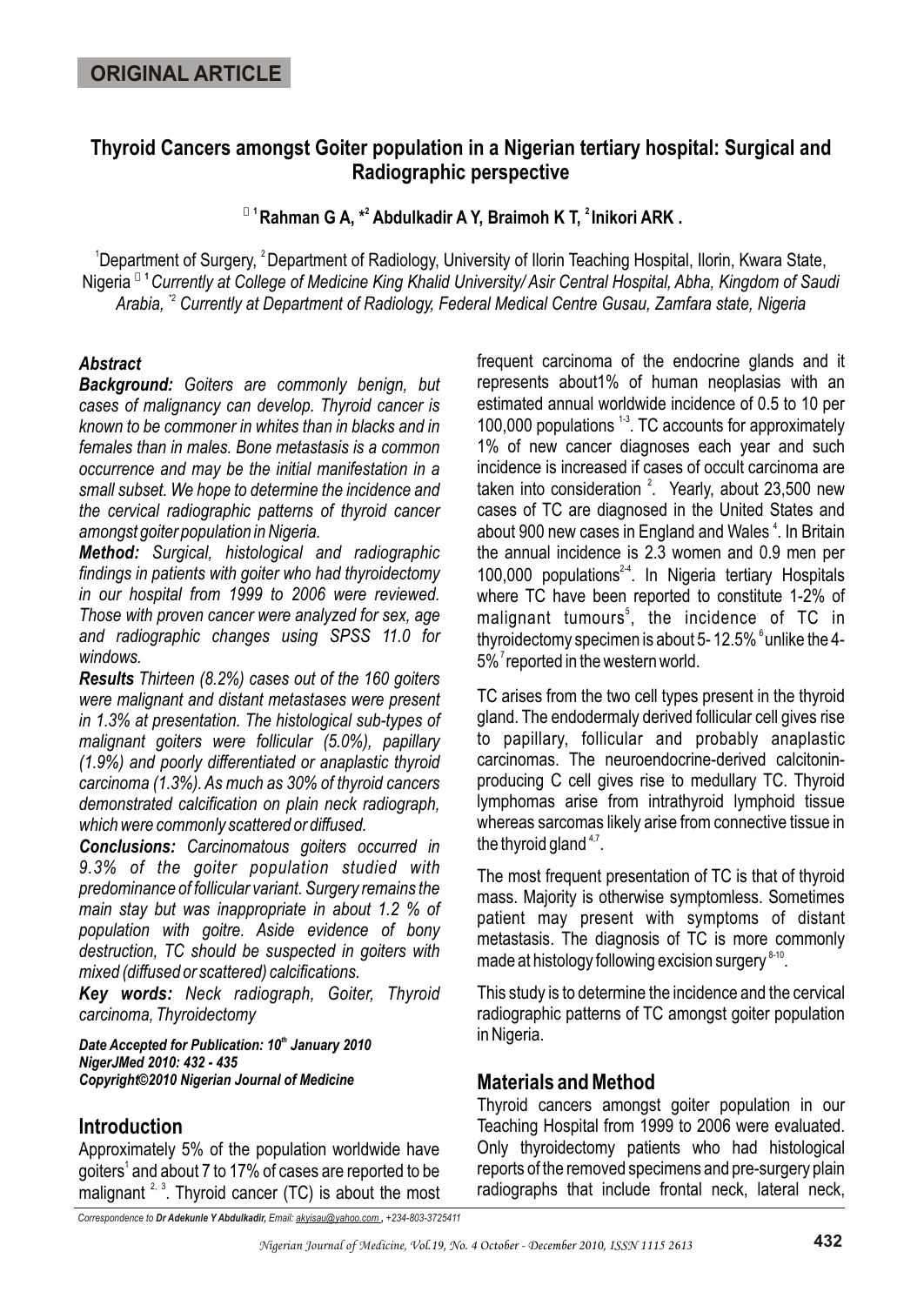thoracic inlet and frontal chest examinations in our centre were included in the study. Patients not operated because of distant metastases and local invasion were noted in our analyses. Evaluation was with respect to preoperative diagnosis, findings on roentgenography, operative procedure done and histological diagnosis. Data was analysed using SPSS 11.0 software.

### **Results**

One hundred and sixty patients with goiter (81.5% female and 18.5% males) had surgical operation and histological diagnoses. Majority of who were in their  $4<sup>th</sup>$ and  $5<sup>th</sup>$  decade at presentation (Fig 1). Preoperative diagnoses were simple multinodular goiter, toxic goiter and malignant goitre in 74%, 20% and 6% respectively. Post-operative histology confirmed 8.1% (13/160) as TC. Consideration for the two patients with local invasion and distant metastasis at presentation who were inoperable but had histological confirmation gave an overall occurrence of malignancy of 9.3% (15/162). Both patients had skull metastasis (Fig. 2). Majority of our patients with TC presented between  $5<sup>th</sup>$  and  $6<sup>th</sup>$ decades of life. The histological sub-types of TC and its relations to sex and age is as shown in table I. There was no significant difference between genders within groups with respect to occurrence of malignancy (2/24, 8.3% in males; 11/136, 8.1% in females) as shown in table II.

Neck and thoracic inlet radiographic findings in patients with TC were soft tissue swelling in all, retrosternal extension of mass in 46%, normal cervical lordosis in 46%, cervical spine straightening in 54% and calcifications with predominance of mixed (diffused or scattered) and cloudy variants in 30% (Fig. 3). No patient with malignancy had kyphosis or scoliosis.

Ten patients with preoperative diagnosis of malignant goitre had total thyroidectomy and one had 'near' total thyroidectomy. Two patients diagnosed as simple multinodular goitre preoperatively were histologically confirmed to be malignant. One of these patients had subtotal thyroidectomy while the other patient had total lobectomy on one side and partial lobectomy of the other side (Table III). All patients who had total thyroidectomy had postoperative l-thyroxine replacement therapy while patients who had subtotal thyroidectomy were given l-thyroxine to suppress TSH production.



age range

| Fig 1: Age distribution of patients with Goiters                |
|-----------------------------------------------------------------|
| Table I: Histological Subtype of Goiters Related to Sex and Age |

| Histological                    | . .<br>. .<br>Sex |        |                |                |                | . .<br><b>Age Groups</b> |                |                |                      |                  |                |
|---------------------------------|-------------------|--------|----------------|----------------|----------------|--------------------------|----------------|----------------|----------------------|------------------|----------------|
| Variance                        | Male              | Female | Total          | 10-19<br>vears | 20-29<br>vears | 30-39<br>vears           | 40-49<br>years | 50-59<br>years | 60<br>vears<br>Above | Unsure<br>of Age | Total          |
| <b>Colloid Goitre</b>           | 22                | 125    | 147            | $\hat{ }$      | 32             | 30                       | 35             | 19             | 18                   | 11               | 147            |
| <b>Follicular</b><br>Carcinoma  |                   |        | 8              |                | ۰              |                          | 3              |                | ٠                    | $\mathfrak{p}$   | 8              |
| Papillary<br>Carcinoma          |                   | n      | 3              |                |                | $\sim$                   |                |                |                      | ۰                | 3              |
| Poorly<br><b>Differentiated</b> | ۰                 | 2      | $\overline{2}$ |                | ۰              | ۰                        |                |                | ٠                    | ۰                | $\mathfrak{p}$ |
| Total                           | 24                | 136    | 160            | 3              | 33             | 31                       | 40             | 21             | 19                   | 13               | 160            |

**Table II: Gender Specific Incidences of patients Thyroid Malignancy**

| Gender | Malignancy   |            |  |  |  |  |
|--------|--------------|------------|--|--|--|--|
|        | Frequency    | Percentage |  |  |  |  |
| Male   | $2$ [n=24]   | 8.3        |  |  |  |  |
| Female | 11 $[n=136]$ | 8.1        |  |  |  |  |
| Total  | 13 $[n=160]$ | 8.1        |  |  |  |  |

**Table III: Surgical operation for patients with Thyroid Cancer (n=13)**

| Operation                  | <b>Follicular</b> | Papillary | Poorly diff. | Total |
|----------------------------|-------------------|-----------|--------------|-------|
| <b>Total Thyroidectomy</b> |                   |           |              | 10    |
| Near Total Thyroidectomy   |                   |           |              |       |
| Subtotal Thyroidectomy     |                   |           |              |       |
| Others                     |                   |           |              |       |
| Total                      |                   |           |              |       |



**Fig 2:** Thyroid Malignancy with Skull Metastasis. Note the involvement of the paranasal sinuses (frontal, sphenoidal maxillary and mastoid).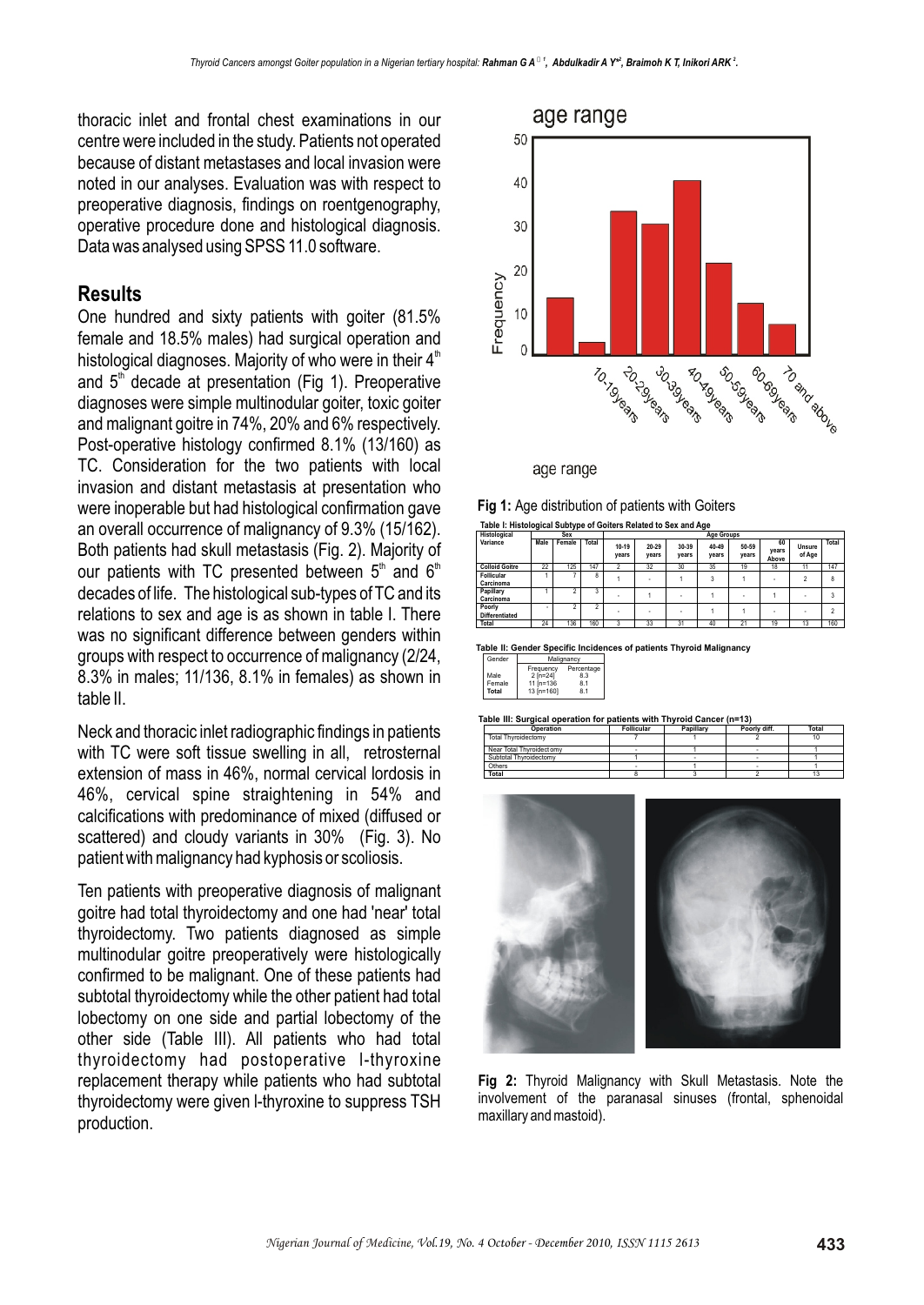

**Fig. 3:** Thyroid Calcification in one of the patients with Thyroid **Malignancy** 

## **Discussion**

The commoner occurrence of TC in the  $5<sup>th</sup>$  and  $6<sup>th</sup>$ decade with predominance of the follicular type and 9.3% incidence of TC we recorded in this study were similar to the findings of Olurin et al $^{\circ}$  and Adeniji et al  $^{\prime\prime}$ . However, in contrast to their reports, we did not find significant statistical sex difference in the incidence of TC.

It has been postulated that populations with low dietary iodine intake have higher proportion of follicular and anaplastic carcinomas  $17$ ; this may explain our findings of predominantly follicular TC in this our study from goiters endemic zone.

Since the presentation of TC can be non-specific or symptomless, the affected individual may not suspect it leading to delayed diagnosis or diagnosis made at the time of distant metastases especially in the follicular TC type  $4-10$ . Two of our patients  $(1.3\%)$  had distant bone metastases at presentation.

Thyroid calcification can occur in both benign and malignant goiters and is more common in multinodular than solitary thyroid nodules<sup> $12, 13$ </sup>. Although calcifications in goiter do not necessarily suggest benignity or malignancy of the thyroid mass, the incidence was as high as 30% amongst patients with TC in this study. Thyroid calcification rate is reported to rise steadily with duration of thyroid swelling varying from 4% under one

year to 100% in patients with goitre with duration exceeding 15 years  $13$ . According to Komolafe report  $13$ , the longer the duration of goiter, the higher the chances of occurrence of haemorrhage, tissue necrosis or epithelial degeneration predisposing to dystrophic calcifications. Although Komolafe<sup>13</sup> study did not relate calcification in goiters to TC our study showed most calcifications TC to be of mixed and cloudy types. Where calcifications were discrete in TC, they were commonly diffused or scattered.

Majority of patients with goitre in Nigeria as in this study have thyroidectomy performed for simple multinodular goitre mainly for cosmetic reasons. Some however, present with compression symptoms or hyperthyroidism.

The main stay treatment for TC is thyroidectomy  $5, 6, 14, 15$ and was offered to all our patients except two due to local and regional metastases. Oncologists agree that surgery for thyroid carcinoma has no alternative  $14, 15$ . It is only the extent of surgery that is controversial. The extent of primary surgery should be dictated by stage of disease and prognostic factors. The aim of surgery in thyroid carcinoma is to eradicate all tumour foci, cure the most number of patients, reduce recurrence and mortality rate, and provide good quality of life  $11$ . The advantages of total and 'near' total thyroidectomy offered to nearly all patients in this study are: lower recurrence rate, better survival, increased sensitivity of thyroglobulin as tumor marker, decreased indications for radio-iodine ablation, low complications rate when performed by experienced surgeon. 'Near' total thyroidectmy removes the affected lobe, isthmus and almost the entire opposite lobe except small amount of thyroid tissue. While in total thyroidectomy the whole thyroid gland, including pyramid lobe, is removed. Lthyroxin suppression is indicated in all patients with differentiate thyroid cancer even if less radical surgery is performed. After thyroidectomy all the patients had lthyroxine either as replacement therapy or TSH suppression therapy.

## **Conclusion**

Carcinomatous goiters are not uncommon in Nigeria with an occurrence of 9.3% in goiter population and predominance of follicular variant. Aside evidence of bony destruction, TC should be suspected in goiters with diffused or scattered calcifications. Surgery remains the main stay of treatment but late presentation can be a challenge in the management of these patients.